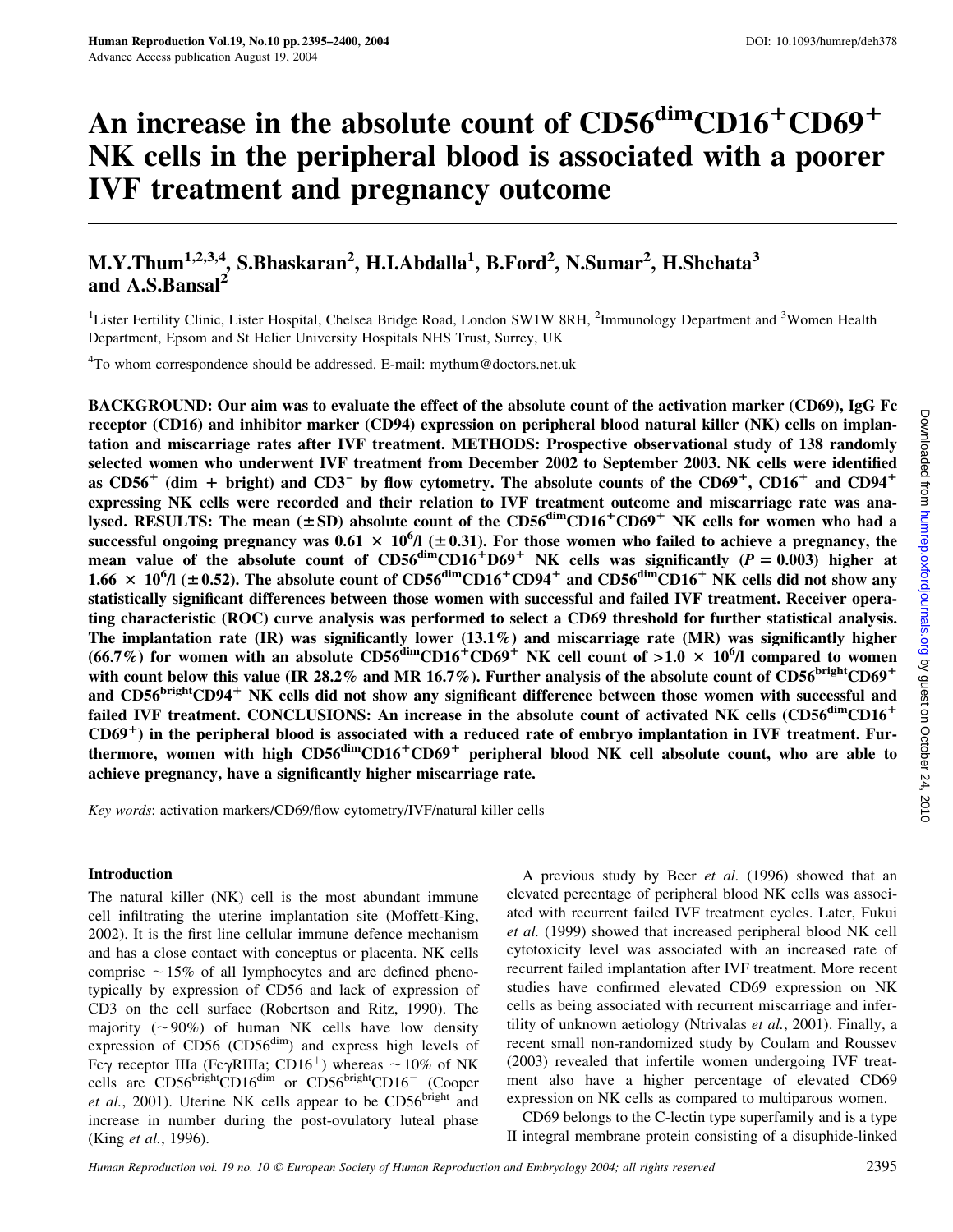homodimer with two phosphorylated chains (Ziegler et al., 1993). It is a functional triggering molecule on activated NK cells and is one of the earliest cell surface activation markers expressed (Yokoyama, 1999). It is capable of inducing cytotoxicity and stimulating cytokine production (Zingoni et al., 2000). Besides mediating NK cell cytotoxicity, it also mediates other NK cell functions such as proliferation, tumour necrosis factor (TNF- $\alpha$ ) production and expression of other activation antigens (Borrego et al., 1999; Pisegna et al., 2002).

CD94 is an inhibitory marker of NK cell function. It is part of the killing inhibitory receptor (KIR) family which is a sub-group of the C type lectin superfamily (Lopez-Botet et al., 1997). Borrego et al. (1999) demonstrated that NK cell cytotoxicity could be blocked by the CD94 inhibitory receptor. Previous studies have shown that imbalances in CD69 and CD94 expression on NK cell could result in infertility of unknown aetiology or recurrent miscarriage (Ntrivalas et al., 2001; Coulam et al., 2003).

CD16 (also classified as  $Fc\gamma RIIIa$ ) is one of the low affinity receptors for the Fc region of IgG. Fc $\gamma$ RIIIa is an integral membrane protein expressed on NK cells, on a subset of T lymphocytes, and on a subpopulation of monocytes and macrophages (Ravetch and Perussia, 1989). Previously Fukui et al. (1999) showed that an increased percentage of peripheral blood  $CD16<sup>+</sup>$  NK cells was associated with failed implantation after IVF treatment.

The aim of this study was to document any association between the absolute count of activation marker (CD69), IgG Fc receptor (CD16) and inhibitor marker (CD94) expressing NK cells on the implantation and miscarriage rate after IVF treatment.

#### Materials and methods

#### Study population

From December 2002 to July 2003, 138 patients undergoing IVF treatment cycles were recruited into the study. Independent ethical approval was obtained from the Local Research Ethics Committee. Exclusion criteria: women with known immunological disease (antiphospholipid antibodies, lupus anticoagulant, anticardiolipin antibodies), uterine abnormality (fibroid, uterine polyp, uterine septum), fewer than two embryos available for transfer or endometrium thick $ness < 8$  mm before embryo transfer. All transvaginal ultrasound scans were performed by a sonographer and exclusion of candidates was performed without the knowledge of the NK cell blood test result. Blood samples were obtained on the day of vaginal oocyte collection prior to the procedure. Informed consent was provided by all subjects at recruitment.

#### Stimulation protocol

Pituitary down-regulation was achieved with either nafarelin or buserelin at mid-luteal phase. Ovarian stimulation was carried out with either recombinant FSH, hMG or urinary FSH. When follicles reached pre-ovulatory size (18–22 mm), 10 000 IU of hCG was administrated. Oocytes were aspirated using transvaginal ultrasound guidance 34–36 h after hCG administration. All embryos were allowed to cleave and the best two or three embryos were selected for transfer. Embryo transfer was performed on day 2 or 3 using a soft catheter (Wallace) with transabdominal ultrasound guidance. Progesterone supplement for luteal support (Cyclogest; Shire Pharmaceuticals Ltd, UK), 400 mg once a day per vaginum or per rectum, was commenced 1 day before embryo transfer and continued until a pregnancy test was performed 2 weeks after embryo transfer.

#### Flow cytometric NK activation and inhibition quantification assay

Peripheral blood was collected in heparinized tubes and analysed within 24 h. Fifty millilitres of blood was placed in flow cytometric tubes (Becton Dickinson) and each incubated for 15 min at room temperature with mouse anti-human CD16–fluorescein isothiocyanate (FITC), anti-CD56 phycoerythrin (PE) (BD PharMingen), anti-CD3 PE Cy5 (Quest Biomedical), together with CD69 or CD94 APC (BD PharMingen) monoclonal antibodies (mAb). Isotypic control mAb included mouse  $IgG_1$  FITC,  $IgG_1$  APC,  $IgG_1$  PE (BD PharMingen) and  $IgG_1$  PE–Cy5 (Quest Biomedical). In this lyse, no wash procedure, 1 ml of Quicklysis lysing solution (Quest Biomedical) was added to each tube and incubated for a further 10 min at room temperature. Fifty millilitres of PerfectCount beads (Quest Biomedical) were then accurately pipetted to each tube and samples run with BD FACSCalibur flow cytometer. Cells negatively staining for CD3, but positively for CD56, were selected and their CD69 and CD94 expression analysed using a Cell Quest software (BD) using a four-colour protocol.

#### Data analysis

All IVF data were collected in Medical System for IVF (Medical-Sys, UK) and analysed by Statistics Package for Social Sciences (SPSS, UK). Descriptive statistical analysis was performed initially to examine the normal distribution of all continuous variances for parametric statistical tests. The t-test was then used to compare the mean value in two groups: pregnant and not pregnant. Receiver operating characteristic (ROC) curve and area under curve (AUC) analysis were performed. The ROC curve represents the probability of true positive results (sensitivity) as a function of the probability of false positive results (1 - specificity). The AUC is a measure of the accuracy of a test. In order to perform the ROC curve calculation, set threshold values for the state variable (CD69 absolute count) were selected. These are arbitrary values selected to analyse the association of treatment outcome. For each CD69 threshold, separate curves were produced for treatment outcome and pregnancy outcome, making a total of 14 curves.  $\chi^2$  cross-tabulation test was used to analyse the significance of differences in pregnancy rates, miscarriage rates and live birth rates between groups. Analysis of variance was then conducted to assess the duration and amount of gonadotrophin required to achieve follicular maturity, estradiol levels on hCG day, number of mature follicles, number of available embryos for transfer, number of oocytes collected and fertilization rate between groups.

#### Results

Of the 138 women who underwent IVF, 12 were excluded from statistical analysis. Of these 12, four had failed fertilization, four had only one embryo available for transfer, one had ovarian hyperstimulation syndrome and therefore did not have embryo transfer, two had an endometrial thickness  $< 7.5$  mm and one woman had poor quality embryos. None of the women who participated in the study were excluded due to abnormal uterine anatomy or known previous abnormal immunological tests.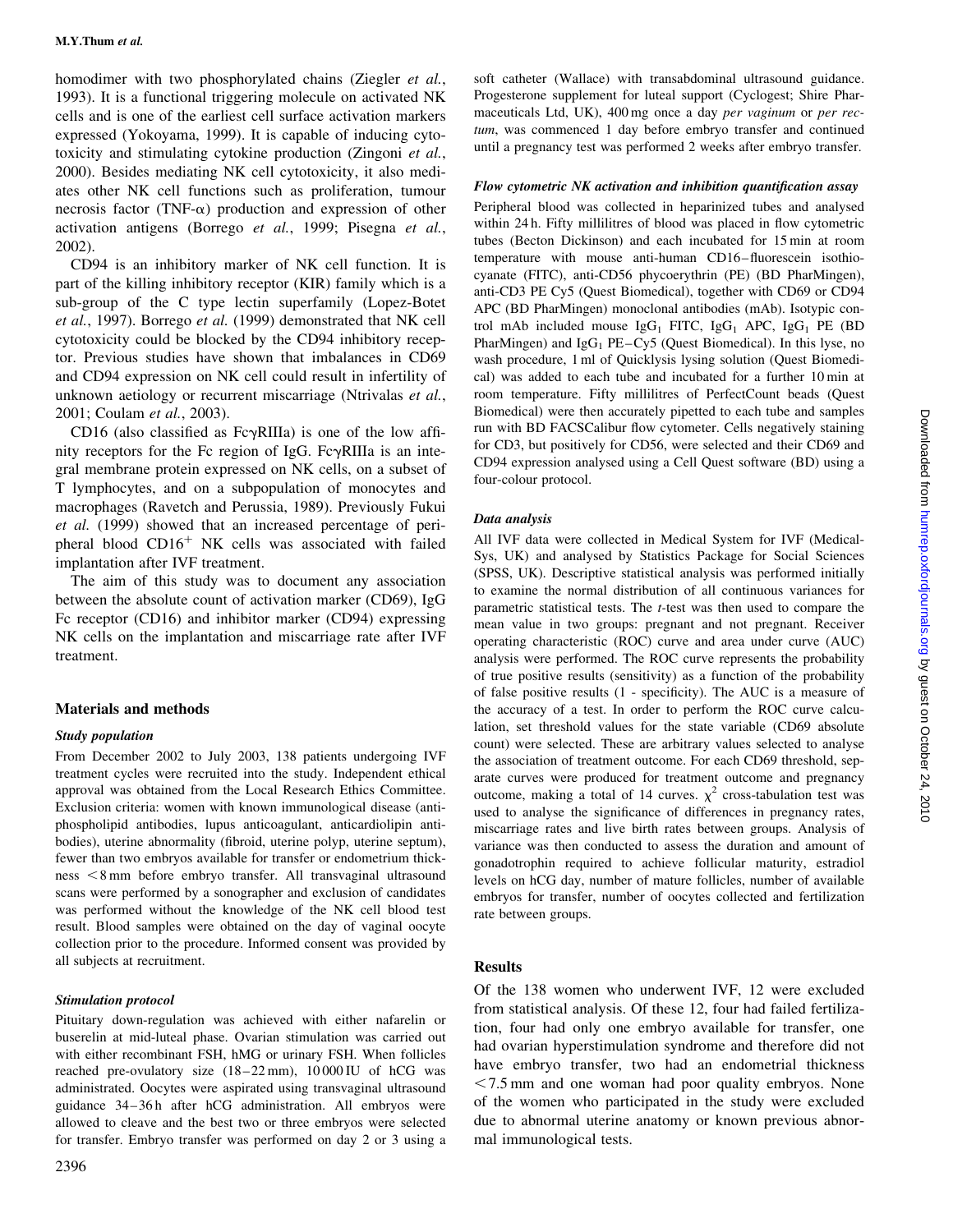Table I. Patients' demographics and stimulation characteristic between pregnant and non-pregnant women

|                                                          | Non-pregnant    | Pregnant           | $P$ -value |
|----------------------------------------------------------|-----------------|--------------------|------------|
| No. of patients                                          | 75              | 51                 | NA         |
| Age (years) (mean $\pm$ SD)                              | $35.45 \pm 3.8$ | $34.16 \pm 4.0$ NS |            |
| Tubal factor $(\%)$                                      | 23.7            | 23.5               | <b>NS</b>  |
| Male factor $(\%)$                                       | 25.0            | 27.6               | <b>NS</b>  |
| Other <sup>a</sup> $(\%)$                                | 16.3            | 15.6               | NS.        |
| Unexplained $(\% )$                                      | 35.0            | 33.3               | <b>NS</b>  |
| Duration of infertility (years)<br>$mean \pm SD$         | $4.60 \pm 2.7$  | $3.57 \pm 2.3$ NS  |            |
| Basal FSH levels (IU/l)<br>$mean \pm SD$                 | $7.82 \pm 2.9$  | $7.71 \pm 3.8$ NS  |            |
| Mean no. of previous                                     | 1.88            | 1.37               | <b>NS</b>  |
| failed IVF attempts                                      |                 |                    |            |
| Mean No. of previous<br>miscarriages                     | 0.25            | 0.33               | <b>NS</b>  |
| Gonadotrophin <sup>b</sup> (IU)                          | 3067.0          | 2531.6             | <b>NS</b>  |
| Estradiol (IU) on hCG<br>day                             | 8599.87         | 7015.88            | <b>NS</b>  |
| No. of oocytes collected<br>$mean \pm SD$                | $12.3 \pm 5.5$  | $12.9 \pm 6.6$     | <b>NS</b>  |
| Fertilization rate $(\%)$                                | 66.7            | 66.5               | <b>NS</b>  |
| No. of available embryos<br>for transfer (mean $\pm$ SD) | $7.96 \pm 4.4$  | $8.76 \pm 5.7$     | <b>NS</b>  |
| Mean no. of embryos<br>transferred                       | 2.18            | 2.04               | <b>NS</b>  |

a Anovulation and endometriosis.

Table I shows patients' treatment outcome, mean age, causes of infertility, duration of infertility, basal FSH levels, mean number of previous IVF attempts, number of previous miscarriages and outcome of ovarian stimulation in the pregnant and non-pregnant groups. There were no significant differences between the two groups with regard to any of the parameters.

Table II examines the relationship between the absolute count of CD69, CD94 and CD16 expressing CD56<sup>dim</sup> cells and the absolute count of CD69 and CD94 expressing CD56bright cells with IVF treatment outcome; pregnant versus non-pregnant. For women who had a successful ongoing pregnancy, the mean  $(\pm SD)$  value of the absolute  $CD56<sup>dim</sup>CD16<sup>+</sup>D69<sup>+</sup>$  NK cells was  $0.61 \times 10^6$ /l  $\pm$  0.31  $\times$  10<sup>6</sup>. For those women who failed to achieve pregnancy, the mean value of the absolute count of

Table II. Natural killer cell sub-population and CD69 expression between pregnant and non-pregnant women

| Non-pregnant    | Pregnant        | P-value   |
|-----------------|-----------------|-----------|
| 75              | 51              | NA        |
| $1.66 \pm 0.52$ | $0.61 \pm 0.31$ | 0.003     |
| $142.1 \pm 87$  | $149.9 \pm 117$ | <b>NS</b> |
| $212.2 \pm 149$ | $233.0 \pm 168$ | <b>NS</b> |
| $0.31 \pm 0.34$ | $0.28 \pm 0.31$ | <b>NS</b> |
| $15.9 \pm 8.9$  | $16.9 \pm 7.5$  | <b>NS</b> |
|                 |                 |           |

Values are mean  $\pm$  SD absolute count ( $\times$  10<sup>6</sup>/l) unless otherwise stated.  $NA = not applicable; NS = difference not statistically significant$  $(P > 0.05)$ .

CD69-expressing NK cells was significantly higher at  $1.66 \times 10^6$ /l  $\pm 0.52 \times 10^6$  (*P* = 0.003). The absolute count of CD94 and CD16 expressing CD56<sup>dim</sup> NK cells and CD56<sup>bright</sup> NK cells showed no significant difference between those women with successful and failed IVF treatment.

For the ROC analysis, 14 curves were produced, one for treatment outcome (pregnancy rate) and one for pregnancy outcome (live birth rate) for each of the seven chosen CD69 absolute count threshold. Table III illustrates the test characteristics and AUC for each selected CD69 absolute count threshold. The AUC values were maximum at a CD69 absolute count of  $1.0 \times 10^{6}$ /l for both treatment outcome (pregnancy rate) and pregnancy outcome (live birth rate). This indicated that  $1.0 \times 10^6$ /l is a better level for further statistical analysis as compared to the other selected levels. Increasing the threshold level improved specificity and positive predictive value at the expense of sensitivity. Therefore the threshold value of 1.0 106/1 was selected for further statistical analysis without selecting a threshold level for the test.

The study population was then divided into two groups based on the absolute count of CD69-expressing NK cells. Group A women ( $n = 87$ ) had a count <1.0  $\times$  10<sup>+</sup>6/l while group B women  $(n = 39)$  had a count  $> 1.0 \times 10^6/1$ . Table IV shows number of women in each group, their mean age, causes of infertility, duration of infertility, basal FSH levels, mean number of previous IVF attempts and previous miscarriages, stimulation characteristics and treatment outcome in both groups. There were no significant differences between group A and group B with regard to age, causes and duration of infertility and basal FSH levels. The mean number of previous failed IVF attempts and the mean number of previous miscarriages were significantly higher in group B as compared to group A. There was no significant difference between the two groups with regard to amount of gonadotrophin used for stimulation, estradiol levels on hCG day, number of oocytes collected, fertilization rate, number of available embryos for transfer or number of embryos transferred. In group B, the implantation rate, pregnancy rate and live birth rate were significantly lower, and the miscarriage rate was significantly higher as compared to group A.

### Discussion

CD69 is one of the earliest specific activation markers expressed during large granulated lymphocyte activation, which includes the NK cell (Craston et al., 1997; Marzio *et al.*, 1999; Llera *et al.*, 2001). Activated  $CD69<sup>+</sup>$  NK cells will release cytokines which will further activate other NK cells and the cellular immune system (Marzio et al., 1999). Previous studies have also shown that elevated CD69 expression on NK cells is associated with an increase in cytotoxicity of NK cells towards target cells, which induces target cell lysis (Lanier et al., 1988; De Maria et al., 1994). Chao et al. (1999) have suggested that maternal NK cell CD69 expression is involved in recognition of HLA-G and HLA-C on the allogeneic embryonic and trophoblast cell surface. In theory, recognition of HLA-G and HLA-C expression is

<sup>&</sup>lt;sup>b</sup>Mean amount of gonadotrophin used for stimulation in IU (recombinant FSH, hMG or urinary FSH).

 $NA = not applicable; NS = difference not statistically significant$  $(P > 0.05)$ .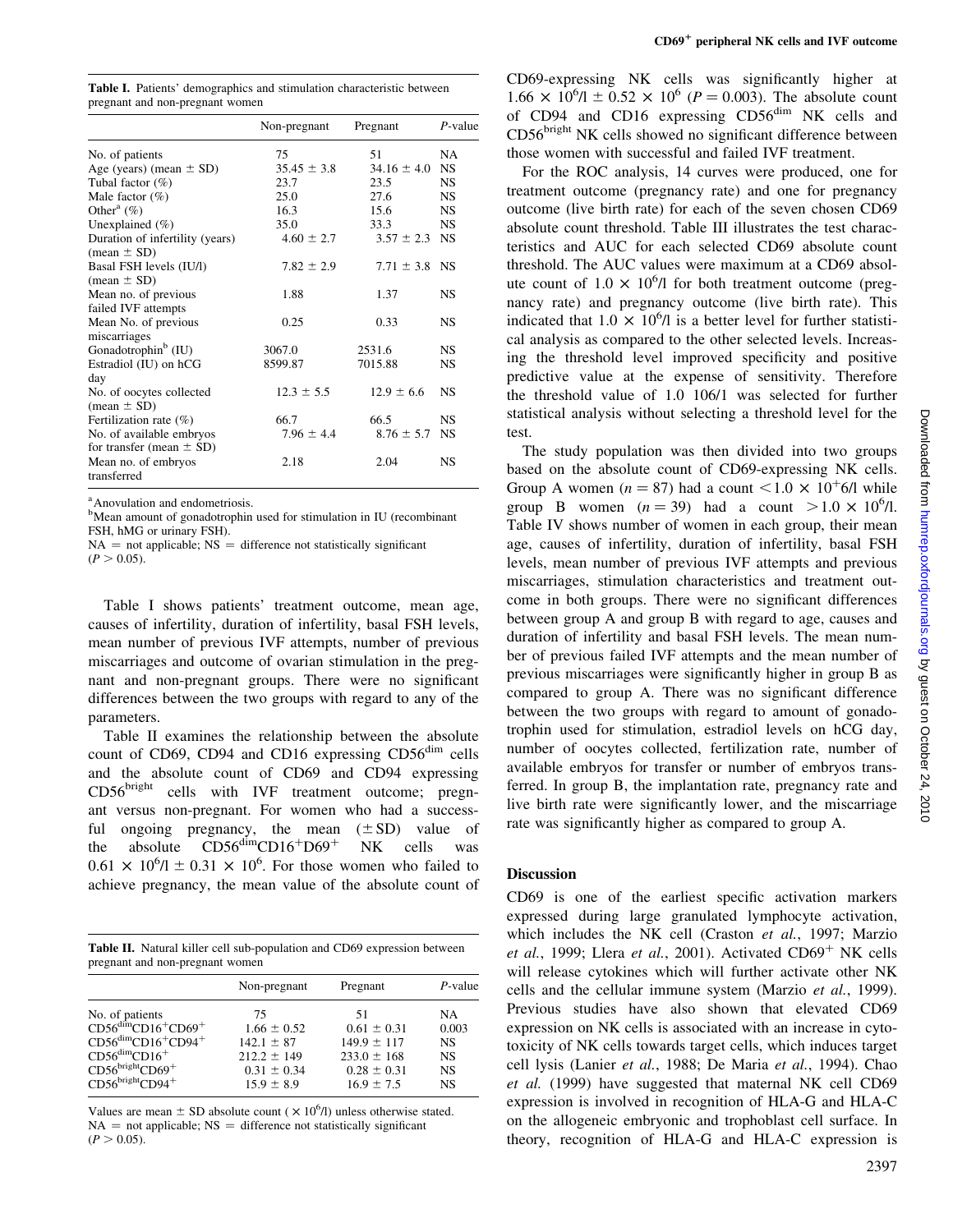| Table III. The test characteristics and area under the curve (AUC) for each selected CD69 absolute count threshold |                                          |            |                     |                     |             |            |
|--------------------------------------------------------------------------------------------------------------------|------------------------------------------|------------|---------------------|---------------------|-------------|------------|
| CD69 threshold<br>$(\times 10^{6}$ /l)                                                                             | Outcome parameter<br>per treatment cycle | <b>AUC</b> | Sensitivity $(\% )$ | Specificity $(\% )$ | PPV $(\% )$ | NPV $(\%)$ |
| 0.7                                                                                                                | Pregnancy rate                           | 0.593      | 51.3                | 67.3                | 70.4        | 47.8       |
|                                                                                                                    | Live birth rate                          | 0.614      | 50.6                | 72.2                | 81.1        | 38.2       |
| 0.8                                                                                                                | Pregnancy rate                           | 0.614      | 47.3                | 75.5                | 74.5        | 48.7       |
|                                                                                                                    | Live birth rate                          | 0.652      | 47.1                | 83.3                | 87.0        | 40.0       |
| 0.9                                                                                                                | Pregnancy rate                           | 0.604      | 43.2                | 77.6                | 74.4        | 47.5       |
|                                                                                                                    | Live birth rate                          | 0.628      | 42.3                | 83.3                | 85.7        | 38.0       |
| 1.0                                                                                                                | Pregnancy rate                           | 0.635      | 40.0                | 82.4                | 77.8        | 48.3       |
|                                                                                                                    | Live birth rate                          | 0.667      | 40.9                | 92.1                | 92.3        | 40.2       |
| 1.1                                                                                                                | Pregnancy rate                           | 0.625      | 39.2                | 81.3                | 76.6        | 48.9       |
|                                                                                                                    | Live birth rate                          | 0.660      | 37.6                | 91.8                | 91.7        | 39.1       |
| 1.2                                                                                                                | Pregnancy rate                           | 0.618      | 29.4                | 89.8                | 83.3        | 47.3       |
|                                                                                                                    | Live birth rate                          | 0.651      | 32.9                | 97.2                | 96.5        | 38.0       |
| 1.3                                                                                                                | Pregnancy rate                           | 0.625      | 31.1                | 83.3                | 88.5        | 47.4       |
|                                                                                                                    | Live birth rate                          | 0.633      | 29.4                | 97.2                | 96.1        | 36.8       |

 $AUC =$  area under the ROC (receiver operating characteristic) curve;  $PPV =$  positive predictive value;  $NPV =$  negative predictive value

thought to protect the embryo from destruction by NK cells (Ellis et al., 1989; Kovats et al., 1990; King et al., 1997). Ho et al. (1996) showed that NK cell cytotoxicity is decreased in a normal healthy pregnancy compared with an anembryonic pregnancy. He suggested that activated NK cells, with CD69 expression on their cell surface, play an important role in the control of trophoblast growth and placental development. In support of this, in vitro models show that activated CD69 positive NK cells are capable of lysing trophoblasts (Helige et al., 2001; Avril et al., 2003).

In this study, we explored the relationship between the IVF treatment outcome with the quantification of activation receptor (CD69) and inhibitory receptor (CD94) on peripheral blood NK cells. Our results revealed that women who failed to achieve a pregnancy after IVF treatment have a significantly higher level of activated  $CD56<sup>dim</sup>CD16<sup>+</sup>CD69<sup>+</sup>$ NK cells in the peripheral blood. This was evident despite the fact that there were no significant differences in patients' demographic details, number of previous failed IVF attempts or miscarriage, ovarian stimulation outcome, embryo quality or number of embryos transferred. This appears to be the first study to reveal elevated  $CD56<sup>dim</sup>CD16<sup>+</sup>CD69<sup>+</sup>$  peripheral blood NK cells in women who experience failed IVF treatment. It has however been reported that women with infertility needing IVF treatment and women who experience recurrent spontaneous miscarriage have significantly higher levels of peripheral  $CD56^{\text{dim}}CD16^{\text{+}}CD69^{\text{+}}$  NK cells (Ntrivalas et al., 2001; Coulam et al., 2003). The mechanism of implantation and the precise role of NK cells in implantation are still not fully understood, but it can be speculated

|                                                       | Group A                      | Group B                      | $P$ -value |  |
|-------------------------------------------------------|------------------------------|------------------------------|------------|--|
|                                                       | $CD69 \le 1.0 \times 10^6/1$ | $CD69 > 1.0 \times 10^{6}/1$ |            |  |
| No. of patients                                       | 87                           | 39                           | NA.        |  |
| Age (years) (mean $\pm$ SD)                           | $35.54 \pm 3.7$              | $35.85 \pm 4.6$              | NS.        |  |
| Tubal factor $(\%)$                                   | 21.3                         | 20.0                         | NS.        |  |
| Male factor $(\%)$                                    | 22.3                         | 30.0                         | <b>NS</b>  |  |
| Other <sup>a</sup> $(\%)$                             | 17.0                         | 12.5                         | NS.        |  |
| Unexplained $(\% )$                                   | 39.4                         | 37.5                         | NS.        |  |
| Duration of infertility (years) (mean $\pm$ SD)       | $4.11 \pm 2.6$               | $4.20 \pm 2.5$               | NS.        |  |
| Basal FSH levels (mean $\pm$ SD)                      | $8.12 \pm 3.8$               | $7.82 \pm 3.3$               | NS.        |  |
| No. of previous failed IVF attempts (mean $\pm$ SD)   | $1.29 \pm 1.5$               | $2.60 \pm 2.77$              | 0.001      |  |
| No. of previous miscarriages (mean $\pm$ SD)          | $0.20 \pm 0.48$              | $0.45 \pm 0.75$              | 0.023      |  |
| Gonadotrophin <sup>b</sup> (IU) (mean $\pm$ SD)       | $2579.8 \pm 979.1$           | $3489.5 \pm 576.7$           | NS.        |  |
| Estradiol (IU) on hCG day                             | 8430.60                      | 7727.84                      | NS.        |  |
| No. of oocytes collected (mean $\pm$ SD)              | $12.59 \pm 6.0$              | $11.67 \pm 5.9$              | <b>NS</b>  |  |
| Fertilization rate $(\%)$ (mean $\pm$ SD)             | $63.75 \pm 22.7$             | $70.49 \pm 21.2$             | NS.        |  |
| No. of available embryos for transfer (mean $\pm$ SD) | $8.16 \pm 5.3$               | $7.82 \pm 4.0$               | NS.        |  |
| No. of embryos transferred (mean $\pm$ SD)            | $2.08 \pm 0.37$              | $2.15 \pm 0.43$              | NS.        |  |
| Implantation rate, $\%$ ( <i>n</i> )                  | 28.2 (53/188)                | 13.1 (11/84)                 | 0.004      |  |
| Pregnancy rate per cycle started, $\%$ ( <i>n</i> )   | 48.3 (42/87)                 | 23.1 (9/39)                  | 0.006      |  |
| Live birth rate per cycle started, $\%$ ( <i>n</i> )  | 40.2 (35/87)                 | 7.7(3/39)                    | < 0.0001   |  |
| Miscarriage rate, $\%$ ( <i>n</i> )                   | 16.7(7/42)                   | 66.7(6/9)                    | 0.005      |  |

a Anovulation and endometriosis.

<sup>b</sup>Mean amount of gonadotrophin used for stimulation (recombinant FSH, hMG or urinary FSH).

 $NA =$  not applicable;  $NS =$  difference not statistically significant ( $P > 0.05$ ).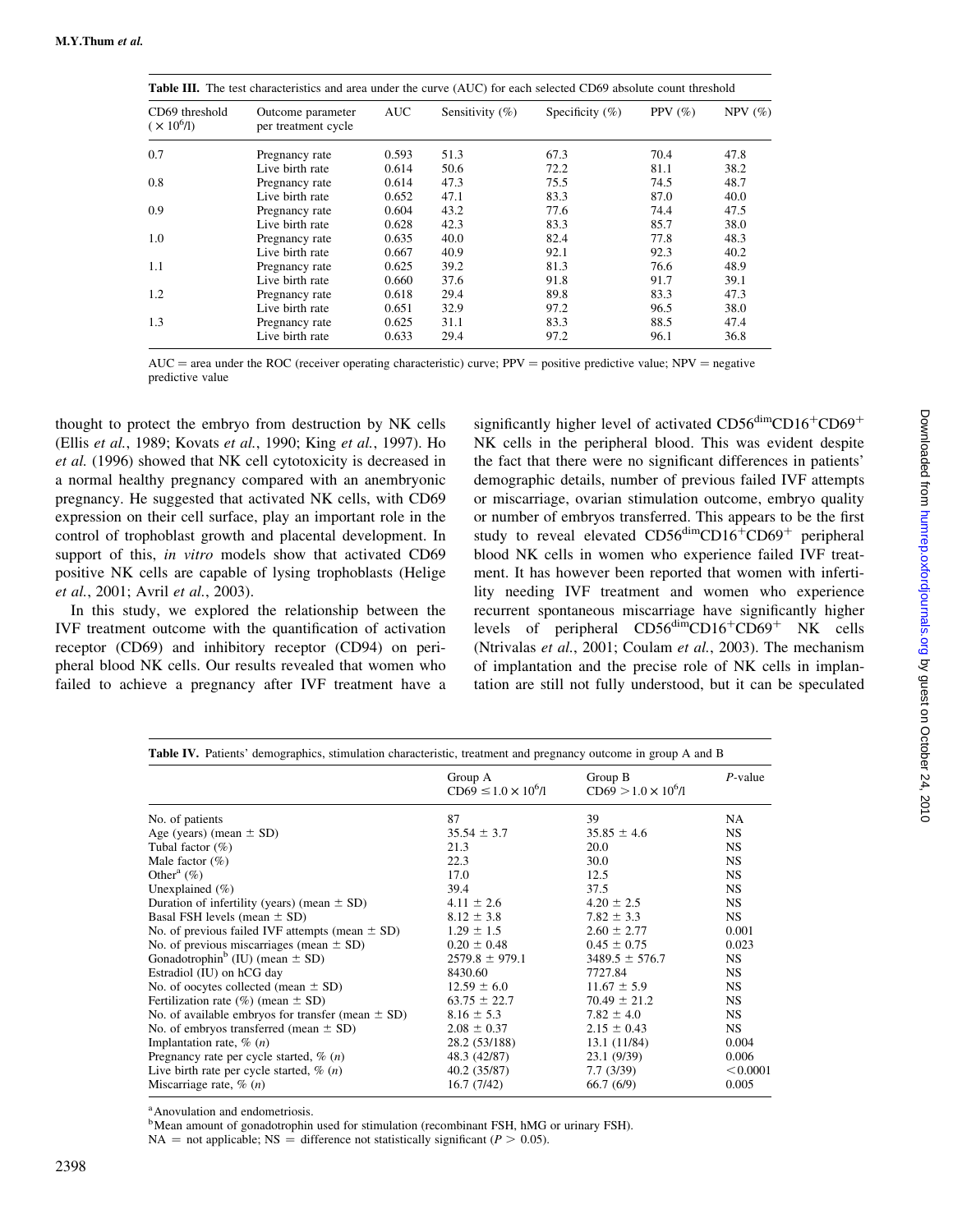that an excess of activated  $CD69<sup>+</sup>$  NK cells might play a

negative role in successful implantation. We further evaluated  $CD56<sup>bright</sup>CD69<sup>+</sup>$  cells, a subpopulation of NK cells, which are phenotypically similar to uterine NK cells. The level of peripheral  $CD56<sup>bright</sup>CD69<sup>+</sup>$ NK cells was not significantly different between the pregnant and non-pregnant groups. In contrast, Kodama et al. (1998) reported that increased numbers of  $CD56<sup>bright</sup>CD69<sup>+</sup> NK$ cells were found in the decidua in women with spontaneous miscarriage compared with normal pregnancies. This finding may suggest that although phenotypically similar, uterine CD56<sup>bright</sup> NK cells may not be related to peripheral blood CD56<sup>bright</sup> NK cells. Our study demonstrates that there is no association between the absolute count of  $CD56<sup>dim</sup>CD16<sup>+</sup>$  $CD94<sup>+</sup>$  NK cells and  $CD56<sup>bright</sup>CD94<sup>+</sup>$  NK cells with the outcome of IVF treatment. However, further functional cytotoxicity studies would be needed to evaluate CD94 expression and cytotoxicity of NK cells. In contrast to a previous study by Fukui et al. (1999), the present study did not demonstrate any statistical difference in the absolute count of  $CD56<sup>dim</sup>CD16<sup>+</sup>$  NK cells and  $CD56<sup>bright</sup>CD16<sup>+</sup>$  NK cells between successful and failed IVF treatment. However, for statistical analysis these authors used percentage of  $CD16<sup>+</sup>$ NK cells instead of the absolute count, which may not be accurate, since the percentage can vary depending on the composition of other lymphocytes in a sample.

Further statistical analysis was carried out based on the absolute count of  $CD56<sup>dim</sup>CD16<sup>+</sup>CD69<sup>+</sup> NK$  cells above and below  $1.0 \times 10^6$ /l in order to examine other variables. The value of 1.0  $\times$  10<sup>6</sup>/l was selected for analysis after ROC testing. This study is not intended to establish a threshold level for the CD69 NK cell testing procedure. Estimating a threshold level and testing it in the same sample will create bias. The selected threshold value should be tested and its value confirmed or rejected in a separate study with a new set of samples. The result of the ROC analysis revealed that the sensitivity and negative predictive value were rather low, perhaps because there are numerous factors affecting IVF outcome. For example, a woman with a low CD69 count may not achieve a pregnancy because her embryos are genetically abnormal.

The results show that for those women with  $CD56^{\text{dim}}CD16^{\text{+}}D69^{\text{+}}$  NK cells  $>1.0 \times 10^{\text{6}}$ /l, the implantation rate and the pregnancy rate were significantly lower and the miscarriage rate was significantly higher as compared to women with  $CD56<sup>dim</sup>CD16<sup>+</sup>D69<sup>+</sup>$  NK cells below this level. The combination of lower implantation rate and higher miscarriage rate result in a significant lower live birth rate. With this finding, we speculated that elevated peripheral activated NK cells may play a detrimental role in IVF treatment outcome. The data also reveal that women with elevated peripheral  $CD56<sup>dim</sup>CD16<sup>+</sup>D69<sup>+</sup>$  NK cells had a significantly higher number of previous miscarriages and previous failed IVF treatments despite the fact that there were no statistically significant demographic differences between pregnant and non-pregnant groups (Table I). This finding is in accord with previous studies (Emmer et al., 2000; Ntrivalas et al., 2001) showing that levels of activated NK cells were raised in

women with spontaneous recurrent miscarriages. However, we cannot exclude the possibility that previous miscarriage and failed IVF treatment may be the cause of the elevated  $CD69<sup>+</sup>$  NK cell count, nor that the selected threshold value chosen may, by chance, divide the patients into two groups with very different clinical prognostic factors that determine the poorer outcome in the group with high  $CD69<sup>+</sup>$  NK cell count. This needs to be examined further in a new prospective study using logistic regression analysis adjusting for the impact of these clinical variables.

In conclusion, our data suggest that an elevated level of  $CD56<sup>dim</sup>CD16<sup>+</sup>CD69<sup>+</sup>$  peripheral blood NK cells is associated with a reduced implantation rate of embryos in IVF treatment. Those women with an elevated peripheral blood  $CD56<sup>dim</sup>CD16<sup>+</sup>CD69<sup>+</sup> NK cell count who achieve a preg$ nancy after IVF manifest a significantly higher miscarriage rate. A high level of peripheral blood  $CD69<sup>+</sup>$  NK cells may play a negative role in IVF treatment outcome but this has to be explored in a new prospective study.

## References

- Avril T, Iochmann S, Brand D, Bardos P, Watier H and Thibault G (2003) Human choriocarcinoma cell resistance to natural killer lysis due to defective triggering of natural killer cells. Biol Reprod 69,627–633.
- Beer AE, Kwak JYH and Ruiz JE (1996) Immunophenotypic profiles of peripheral blood lymphocytes in women with recurrent pregnancy losses and infertile women with multiple failed in vitro fertilisation cycles. Am J Reprod Immunol 35,376–382.
- Borrego F, Robertson MJ, Ritz J, Pena J and Solana R (1999) CD69 is a stimulatory receptor for natural killer cell and its cytotoxic effect is blocked by CD94 inhibitory receptor. Immunology 97,159–165.
- Chao KH, Wu MY, Chen CD, Yang JH, Yang YS and Ho HN (1999) The expression of killer cell inhibitory receptor on natural killer cells and acti-<br>vation status of  $CD4^+$  and  $CD8^+$  T cell in the decidua of normal and abnormal early pregnancy. Hum Immunol 60,791–797.
- Cooper MA, Fehniger TA and Caligiuri MA (2001) The biology of human natural killer-cell subsets. Trends Immunol 22,633–640.
- Coulam C and Roussev R (2003) Correlation of NK cell activation and inhibition markers with NK cytotoxicity among women experiencing immunological implantation failure after in vitro fertilization and embryo transfer. J Assist Reprod Genet 20,58–62.
- Craston R, Koh M, McDermott A, Ray N, Prentice HG and Lowdell MW (1997) Temporal dynamics of CD69 expression on lymphoid cells. J Immunol Methods 209,37–45.
- De Maria R, Cifone MG, Trotta R, Rippo MR, Festuccia C, Santoni A and Testi R (1994) Triggering of human monocyte activation through CD69, a member of the natural killer cell gene complex family of signal transducing receptors. J Exp Med 180,1999–2004.
- Ellis SA, Strachan T, Palmer MS and McMichael AJ (1989) Complete nucleotide sequence of a unique HLA class I C locus product expressed on the human choriocarcinoma cell line BeWo. J Immunol 142, 3281–3285.
- Emmer PM, Nelen W, Steegers E, Hendriks J, Veerhoek M and Joosten I (2000) Peripheral natural killer cytotoxicity and CD56posCD16pos cells increase during early pregnancy in women with a history of recurrent spontaneous abortion. Hum Reprod 15,1163–1169.
- Fukui A, Fujii S, Yamaguchi E, Kimura H, Sato S and Saito Y (1999) Natural killer cell subpopulations and cytotoxicity for infertile patients undergoing in vitro fertilisation. Am J Reprod Immunol 41,413–422.
- Helige C, Hagendorfer G, Smolle J and Dohr G (2001) Uterine natural killer cells in a three-dimensional tissue culture model to study trophoblast invasion. Lab Invest 81,1153–1162.
- Ho HN, Chao KH, Chen CK, Yang YS and Huang SC (1996) Activation status of T, NK cells in the endometrium through menstrual cycle and normal and abnormal early pregnancy. Hum Immunol 49,130–136.
- Moffett-King AM (2002) Natural killer cells and pregnancy. Nat Rev Immunol 2,656–663.